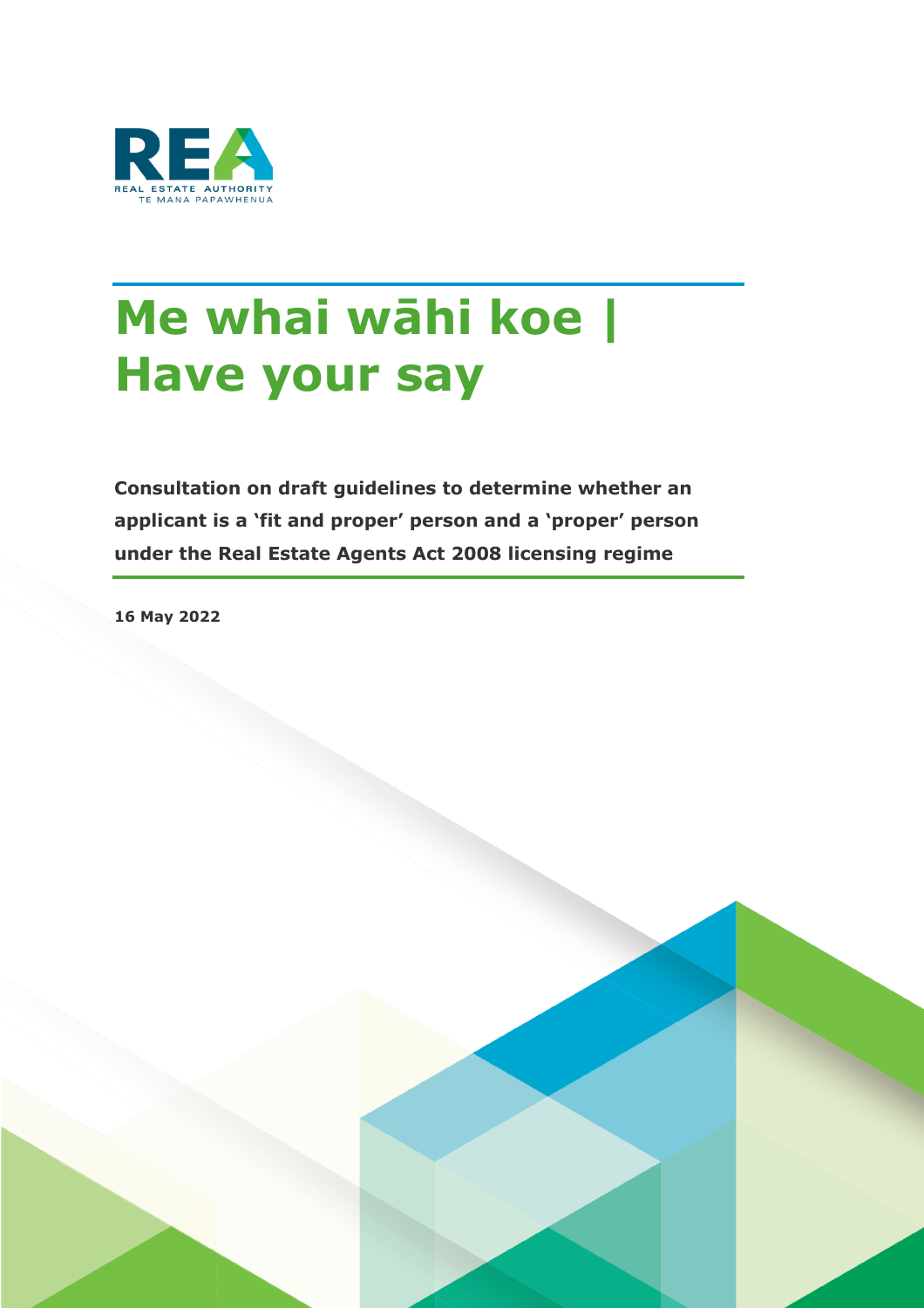

## **Fit and proper guidance consultation**

#### **Introduction**

Tēnā koutou katoa | Greetings,

The Registrar of Te Mana Papawhenua | Real Estate Authority (REA) seeks your views on the draft guidelines on the fit and proper person, and proper person requirements for licensing of real estate professionals.

Under the Real Estate Agents Act 2008 (**Act**), all real estate salespersons, branch managers and agents are required to be licensed. The Act requires that to be licensed the individual must be, among other things, a 'fit and proper' person.<sup>1</sup> Further, a company may be licensed as an agent if at least one officer of the company satisfies the Registrar that they are 'fit and proper'. Any person who will be an officer of the company must also be, because of his or her personal character or financial position, a 'proper' person to be an officer of a licensee company. Although the Act provides a list of people not eligible to hold a licence,<sup>2</sup> fit and proper' and 'proper' are not defined in the Act.

Ensuring that individuals granted a licence meet the 'fit and proper' requirements is one of the fundamental principles underpinning the high standards of conduct required of licensed real estate professionals. REA has an important role to make sure that only the people that meet the required standards enter the real estate profession, which in turn helps build trust and confidence in the performance of real estate agency work. Carrying out a 'fit and proper' assessment has therefore always been a part of REA's regulatory framework. The proposed guidelines record factors that are already relevant to this assessment and as such, they do not represent a significant departure from current practice. Rather they provide a single source of relevant information as to factors and principles that will be drawn on when an application is assessed. This is intended to assist in making these determinations, whilst also providing clarity, consistency and transparency for the profession and the public.

The guidelines will apply to new applicants and existing licensees on renewal. They will increase transparency in decision making, which will in turn provide the public with assurance that there is a robust assessment process and protections in place to maintain the high standard of character and conduct expected of the profession.

It should be noted that the guidelines are not exhaustive rules. Instead, they are guidelines that will be used flexibly to help with assessing each licence application under consideration.

The Registrar is pleased to present for industry and public feedback draft guidelines through this consultation document.

 $\frac{1}{2}$  Section 36 of the Act.

Section 37 of the Act.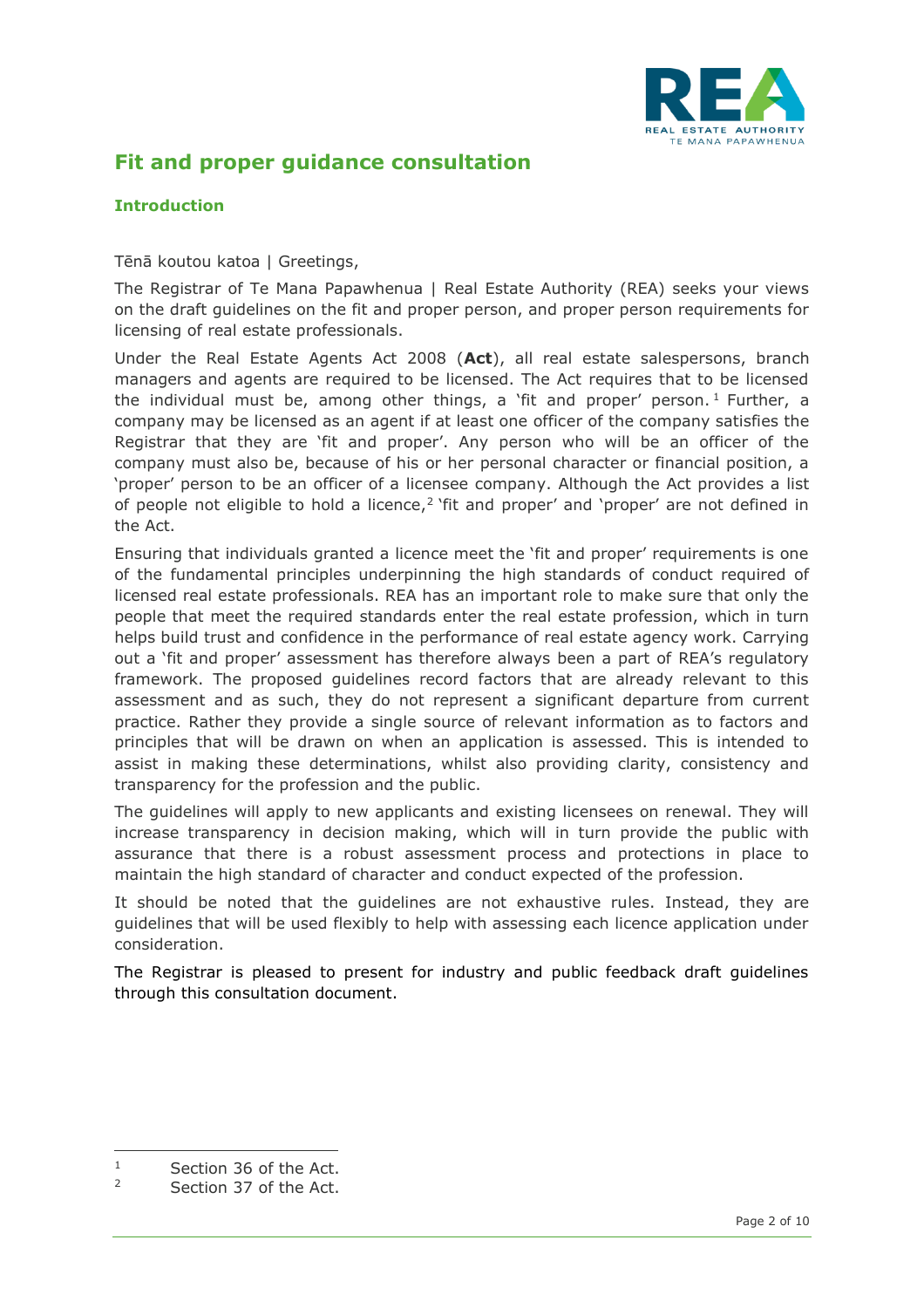

#### **Consultation feedback sought**

In this document, we set out the draft guidelines that the Registrar will use to determine whether an applicant is a 'fit and proper' person and a 'proper' person, respectively. The Registrar is seeking to provide an opportunity for the sector and the public to contribute to the quality of the guidelines. In particular we invite you to review and provide feedback/submissions on the following:

- 1. **Rationale for establishing the guidelines**. Do you consider the rationale for the guidelines to be clear?
- 2. **Accessibility of the proposed guidelines.** Are the guidelines easy to read and understand?
- 3. **The content of the guidelines**. Do you agree with the content and scope of the guidelines? Do you think the guidelines cover the right factors? Do you think any factors should be added or removed?

Feedback or submissions can be made through [the REA website.](https://www.rea.govt.nz/fit-and-proper-consultation/) Any feedback or submission received will be treated as confidential, shared only within REA. An aggregated summary of key feedback themes will be made available publicly.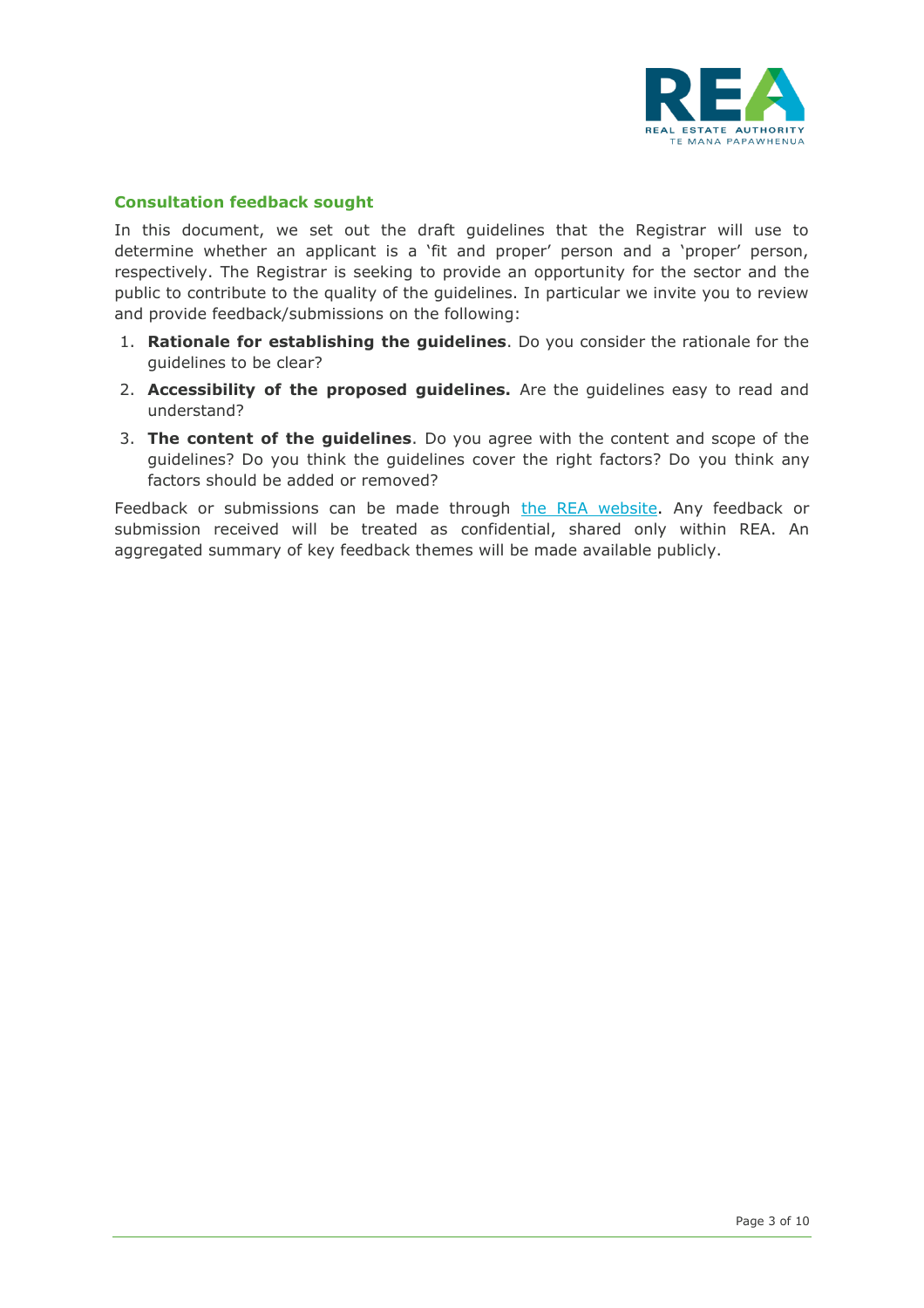

# **The draft guidelines**

The draft guidelines are set out below. The draft guidelines first explain why a 'fit and proper' person standard and a 'proper' person standard are necessary. They then set out the principles that guide these assessments and the factors relevant to the assessments.

#### **Guidelines to determine whether an applicant is a 'fit and proper' person and a 'proper' person**

This document aims to provide guidance for determining whether an applicant for a real estate licence is a 'fit and proper' person and/or a 'proper' person, under the Real Estate Agents Act 2008 (the "**Guidelines**"). The Guidelines apply to new applicants and existing licensees on renewal.

These Guidelines are intended to increase certainty and transparency within the profession of the high standard expected. These guidelines also provide the public with assurance that there is a robust assessment process and that protections are in place to ensure there is a high standard in the profession.

This document is issued by the Registrar of the Real Estate Authority who is authorised under the Real Estate Agents Act 2008 to determine whether a person is fit and proper to hold a licence.

The purpose of the Real Estate Agents Authority Act 2008 (**Act**) is to promote and protect the interests of consumers buying and selling real estate and to promote public confidence in the performance of real estate agency work.

Section 36 of the Act sets out the eligibility for holding a licence and the Registrar is authorised to make this decision. Under section 36 applicants for a salesperson's licence, agent's licence or branch manager's licence are required to be 'fit and proper' to hold a licence. In addition, a company may be licensed as an agent if at least one officer of the company satisfies the Registrar that they are 'fit and proper'. Any person who will be an officer of the company must also be, because of his or her personal character or financial position, a 'proper person' to be an officer of a licensee company.

Section 37 of the Act provides a list of reasons why an applicant is ineligible to hold a licence but 'fit and proper' and 'proper' are not defined in the Act. In light of this, these Guidelines outline below the principles and factors that will be considered and which will guide the Registrar's assessment of whether an applicant is 'fit and proper' and 'proper'.

#### **Guiding Principles**

- 1. The purpose of the 'fit and proper' person evaluation is to ensure that real estate licensees can be entrusted to meet the duties and obligations imposed on them in the Act and Code of Conduct.
- 2. When determining whether an applicant is fit and proper, the Registrar must have regard to the purposes of the Act. Put simply, these are to protect consumers and promote public confidence in real estate licensees.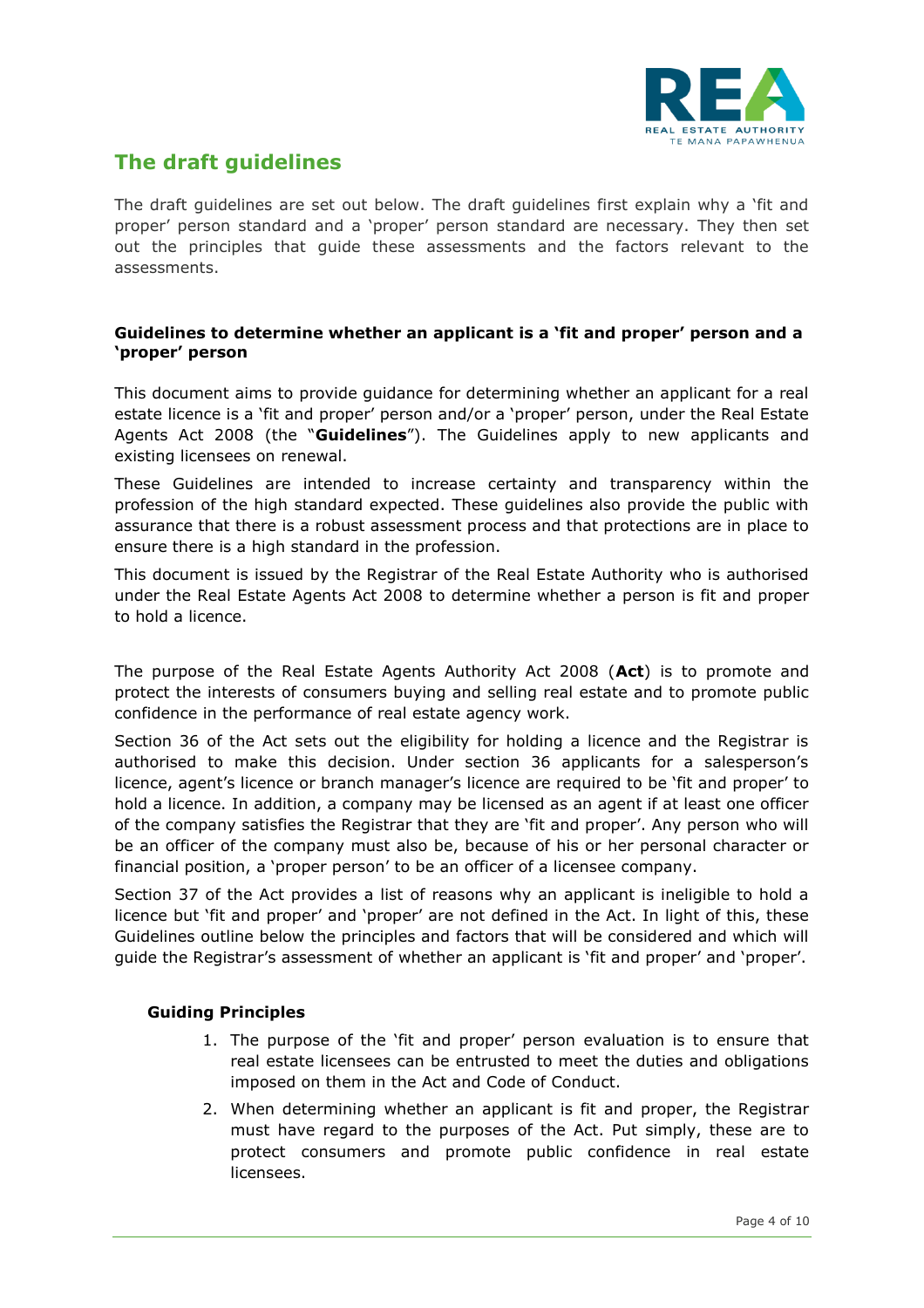

- 3. The Registrar must also have regard to the real estate licensee's role which includes:
	- a. a close relationship with clients involving a considerable degree of trust and confidence;
	- b. a close relationship with clients and members of the public in which a real estate licensee must act respectfully and in a way that protects the public;
	- c. the sharing and maintenance of confidential information;
	- d. the need to avoid conflicts of interest; and
	- e. the handling of often significant amounts of client funds.
- 4. The concept of the 'fit and proper' person involves considering whether an applicant is a person of good character.
- 5. A person is likely to be of 'good character' if they can demonstrate the following:
	- a. trustworthiness, integrity and honesty;
	- b. the ability to comply with professional responsibilities and legal obligations;
	- c. the ability to uphold the public and professional reputation of licensed real estate professionals;
	- d. the ability to conduct themselves in a manner that does not pose a risk to public safety;
	- e. the ability to treat others with respect and courtesy; and
	- f. other matters relevant to the specific applicant.
- 6. The 'fit and proper' evaluation is a forward-looking exercise. The Registrar must assess the risk to the profession and future misconduct at the time of the application. The evaluation is therefore a protective one. Punishment for past conduct has no place in the evaluation.
- 7. The evaluation is objective. The focus is on the relevance of the past conduct in relation to professional standards, rather than being influenced by any feelings of sympathy for the applicant's position.
- 8. When assessing the effect of prior convictions, the inquiry is fact-specific. The Registrar must make a judgement as to the applicant's present ability to meet his or her duties and obligations as a real estate licensee. Three aspects of previous convictions are relevant - the nature of the offence, the time that has elapsed since the offending, and the applicant's age when the offence was committed.
	- a. Some convictions are inherently problematic; namely dishonesty offences, offences involving actual or attempted physical or sexual violence, very serious offences, and failing to comply with disclosure obligations.
	- b. The Registrar must determine whether the previous conviction(s) remains relevant to whether the applicant meets the 'fit and proper' standard. This will involve considering the circumstances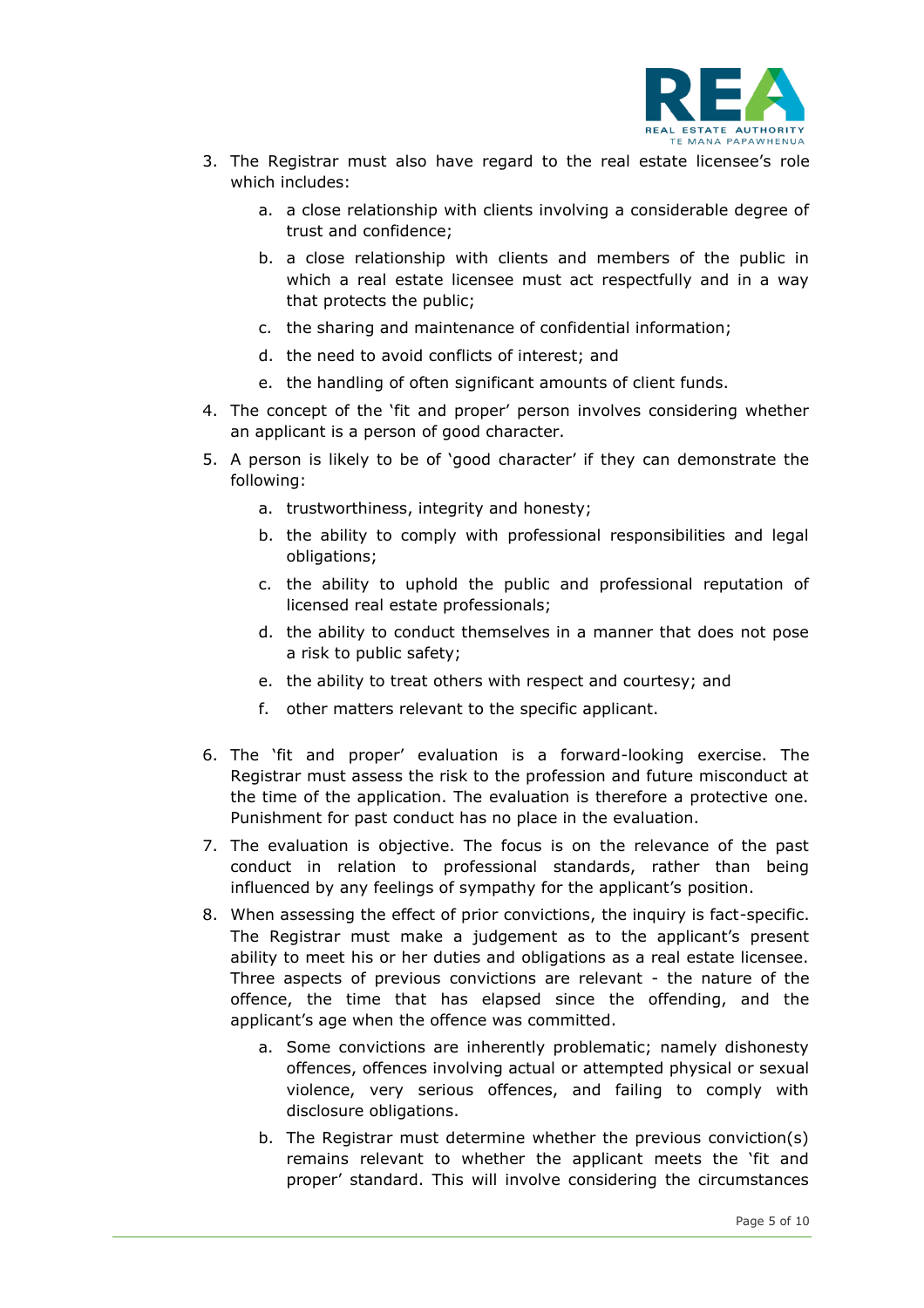

of the offending and any evidence of rehabilitation or reform. The Registrar will consider employment or other activities undertaken since the offending, and where there has been imprisonment, since release.

- 9. The 'fit and proper' person standard is a high one because of the potential risk to the public and the public confidence in the profession. However, perfection is not required, and the Registrar must not lightly deprive someone who is otherwise qualified of the opportunity to be a real estate licensee.
- 10.An applicant for an agent or branch manager's licence will be held to a higher standard than an applicant for a salesperson's licence given an agent and branch manager involve supervising employees and greater responsibility in running the business.
- 11. The burden is on the applicant to show that he or she is a fit and proper person. However, if concerning conduct has occurred after a real estate licensee was licensed, the onus is heavier than on a new applicant.
- 12.Any person who will be an officer of the company must also be, having regard to his or her personal character or financial position, a 'proper' person to be an officer of a licensee company. The 'fit and proper' person test for licensees is different to the 'proper' person test for officers. However, there will be some overlap in the criteria considered.

#### **Factors relevant to the 'fit and proper' person evaluation for salesperson, agent and branch manager licence applications**

If a person is not disqualified from holding a licence under section 37 of the Act, for the purposes of determining whether or not a person is a fit and proper person to hold a licence the Registrar may take into account any factors he or she considers relevant.

When considering the application, the Registrar will follow the principles of natural justice when disclosure of unproven allegations (such as the fact that criminal charges have been laid, or a warning received) is required. This will include applicants having an opportunity to present arguments as to why any disclosed allegation should not preclude licensing (including because it is denied), and the Registrar keeping an open mind until an applicant has had a fair chance to comment.

Factors that may be relevant to the 'fit and proper' person evaluation and which may be taken into account by the Registrar are set out below. It is important to remember that these factors do not form an exhaustive list and there may be other reasons why an applicant is not a fit and proper person to hold a licence.

- 1. Whether the application is for a salesperson, branch manager, or agent's licence;
- 2. Whether the person is of good character;
- 3. Whether the person satisfies the Registrar that he or she can communicate effectively for the purposes of practising as a real estate licensee;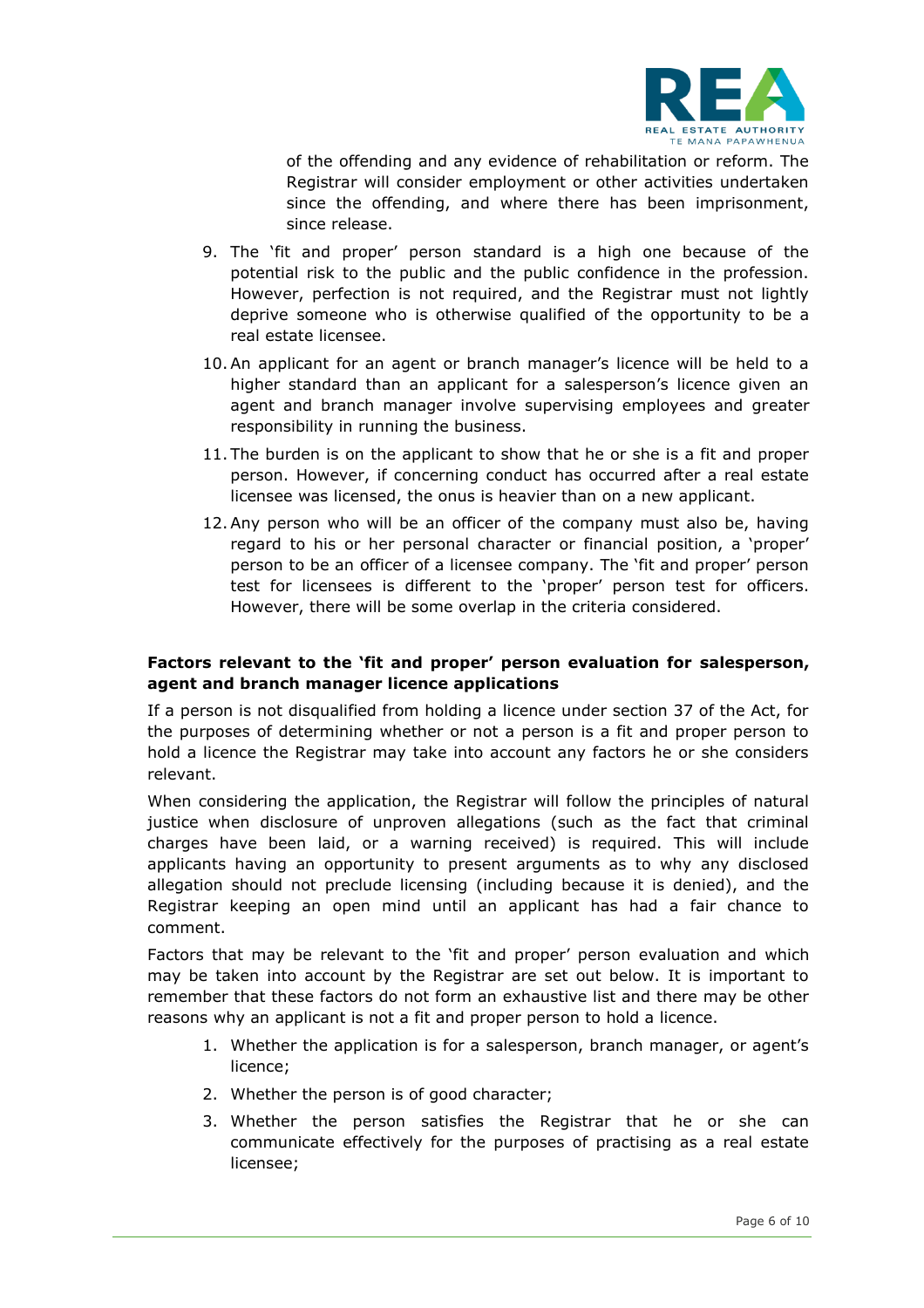

- 4. Whether the person satisfies the Registrar that his or her ability to communicate is sufficient to protect the public and service the community he or she is operating in;
- 5. Whether the person satisfies the Registrar that he or she can treat others with respect and courtesy;
- 6. Whether the person has been convicted of an offence in New Zealand or another country; and, if so,
	- a. the nature of the offence; and
	- b. the time that has elapsed since the offence was committed; and
	- c. the person's age when the offence was committed;
- 7. Whether the person
	- a. is the subject of criminal proceedings in New Zealand or another country, and the Registrar believes on reasonable grounds that those proceedings reflect adversely on his or her fitness to practise as a real estate licensee;
	- b. is the subject of professional disciplinary proceedings in New Zealand or another country, and the Registrar believes on reasonable grounds that those proceedings reflect adversely on his or her fitness to practise as a real estate licensee;
	- c. is subject to a complaint, or is under investigation, in New Zealand or another country, in respect of any matter that may be the subject of professional disciplinary proceedings, and the Registrar believes on reasonable grounds that that investigation reflects adversely on his or her fitness to practise as a real estate licensee;
	- d. is the subject of a complaint, inquiry or investigation undertaken by a training or education entity in New Zealand or another country, and the Registrar believes on reasonable grounds that those proceedings reflect adversely on his or her fitness to practise as a real estate licensee;
	- e. is the subject of a complaint, inquiry or investigation undertaken by another regulatory body in New Zealand or another country, and the Registrar believes on reasonable grounds that those proceedings reflect adversely on his or her fitness to practise as a real estate licensee.
- 8. Whether the person
	- a. is subject to an order of a professional disciplinary tribunal (whether in New Zealand or another country) or an order of an authority or of a similar body in another country; and
	- b. the order may reflect adversely on the person's fitness to practice;
- 9. Whether, because of a mental or physical condition, the person is unable to perform the functions required to be a real estate licensee;
- 10. Whether the person has, at any time, been declared bankrupt or been a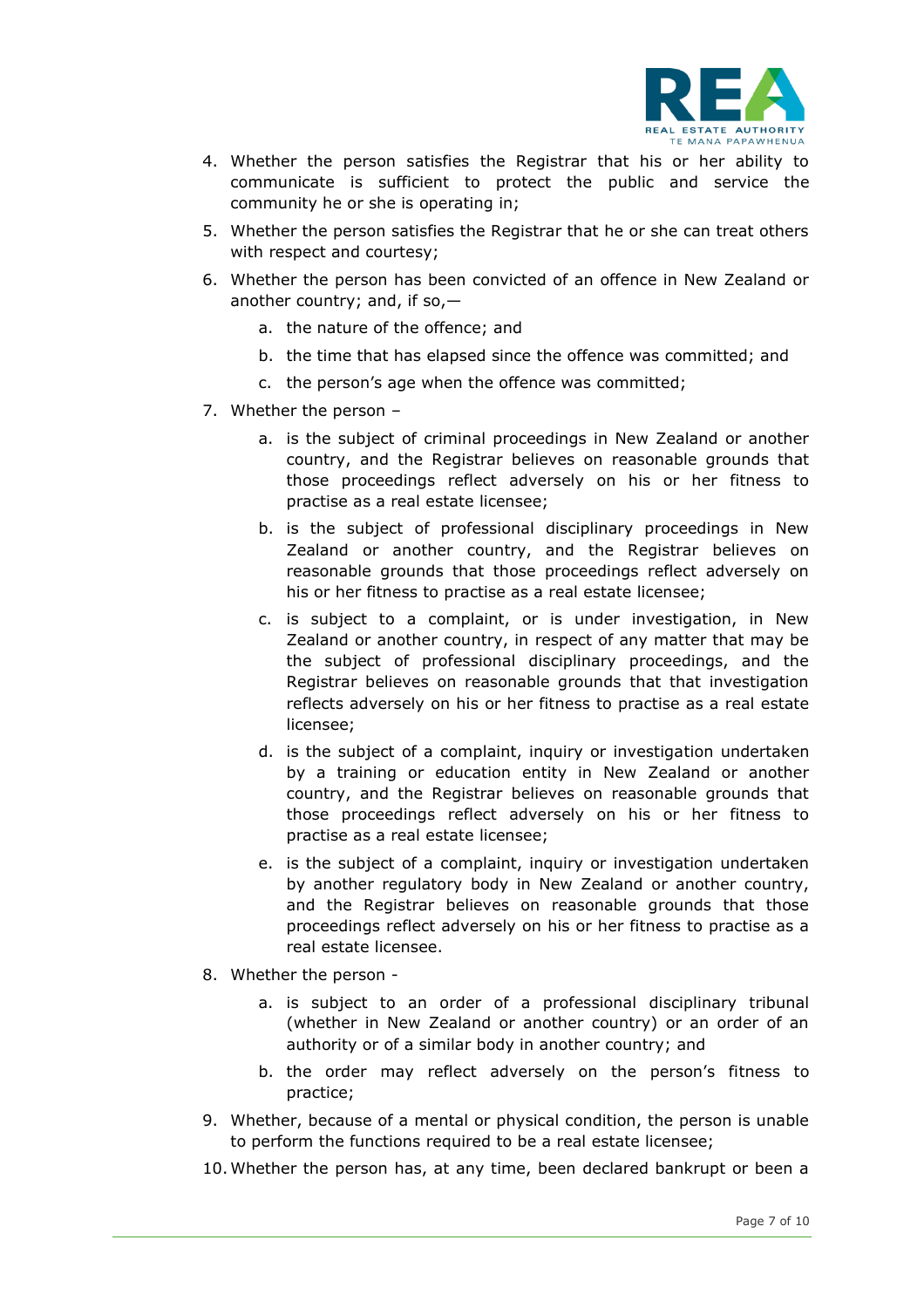

director of a company that has been put into receivership or liquidation;

- 11. Whether the person has been prohibited from acting as a director, promotor, or senior manager of a company in New Zealand or another country;
- 12. Whether the person has been the director or senior manager of a body corporate that has been convicted of a criminal offence, or subject to civil penalties, or subject to (successful) regulatory enforcement action, or has received a caution or warning in respect of any such matters in New Zealand or another country;
- 13. Whether the person has contravened, in New Zealand or another country, a law about trust money or a trust account;
- 14. Whether the person has engaged in real estate agency work in New Zealand or another country when not permitted to do so under this Act or a corresponding law, or while not holding an appropriate New Zealand licence, as required by law;
- 15. Whether the person's right of practice as a real estate licensee has been cancelled or suspended in New Zealand or another country;
- 16. The extent to which any of the principles (outlined above) are engaged;
- 17. The extent to which there is a present risk that the person will not meet the duties and obligations of a real estate licensee; and
- 18.Any other factors which may detract from the applicant's ability to perform the real estate licensee role.

#### **Factors relevant to the 'proper' person evaluation for proposed officers in a company licence application**

As mentioned above, the 'fit and proper' person test for licensees is different from the 'proper' person test for officers. The officer test requires that, in respect of a company licence, all persons who will be an officer of the company must also be, because of his or her personal character or financial position, a 'proper' person to be an officer of a licensee company.

Although the matters set out in 1-18 above will remain relevant, the weight to be given to the individual factors will be a matter for determination having regard to the different statutory test. In particular, the criteria relating to the applicant's financial position, honesty, trustworthiness and integrity are likely to be given significant weight. The Real Estate Agents Disciplinary Tribunal has outlined this in the following way: $3$ 

> There may be concerns about an individual's background or behaviour that would not warrant preventing him or her from holding the licence as an individual agent, but would mean that it would not be suitable for the person to be a director of a licensed real estate company. It may be that the person's past behaviour reflecting on their honesty or character may have been such that he or she should not be permitted to trade with the protection from personal liability offered by the corporate structure. Any

<sup>3</sup> *Gollins Commercial Ltd v Registrar of the Real Estate Agents Authority* [2016] NZREADT 16 at [34].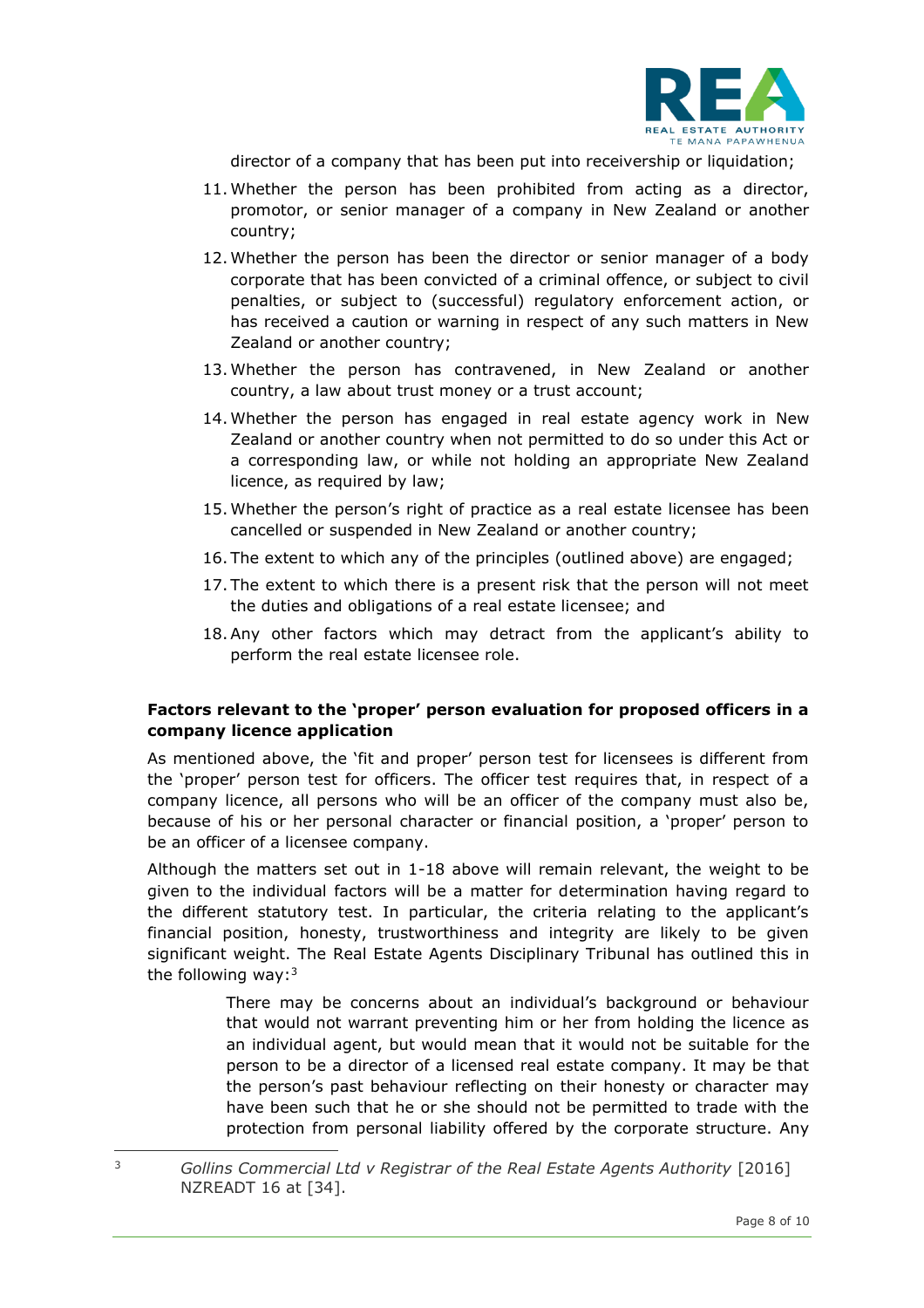

tendency to dishonesty or other forms of misconduct may be better checked if the person knows he or she has to act in their own name and with unlimited personal capacity.

#### **Change in circumstances**

It is important that licensees notify the Registrar of any change in circumstances because the Registrar will consider changes in circumstances as part of a licence application. Any change in circumstances that may result in a person no longer being a 'fit and proper' to be licensed as an agent, branch manager or salesperson, or change in circumstances of any officer of a licensed company that may result in that officer, no longer being a 'proper' person to be an officer of a licensee company is considered a change of circumstances.

This requires the person to disclose the change to the Registrar within 10 working days of the change. It is an offence not to notify of a change of circumstances.